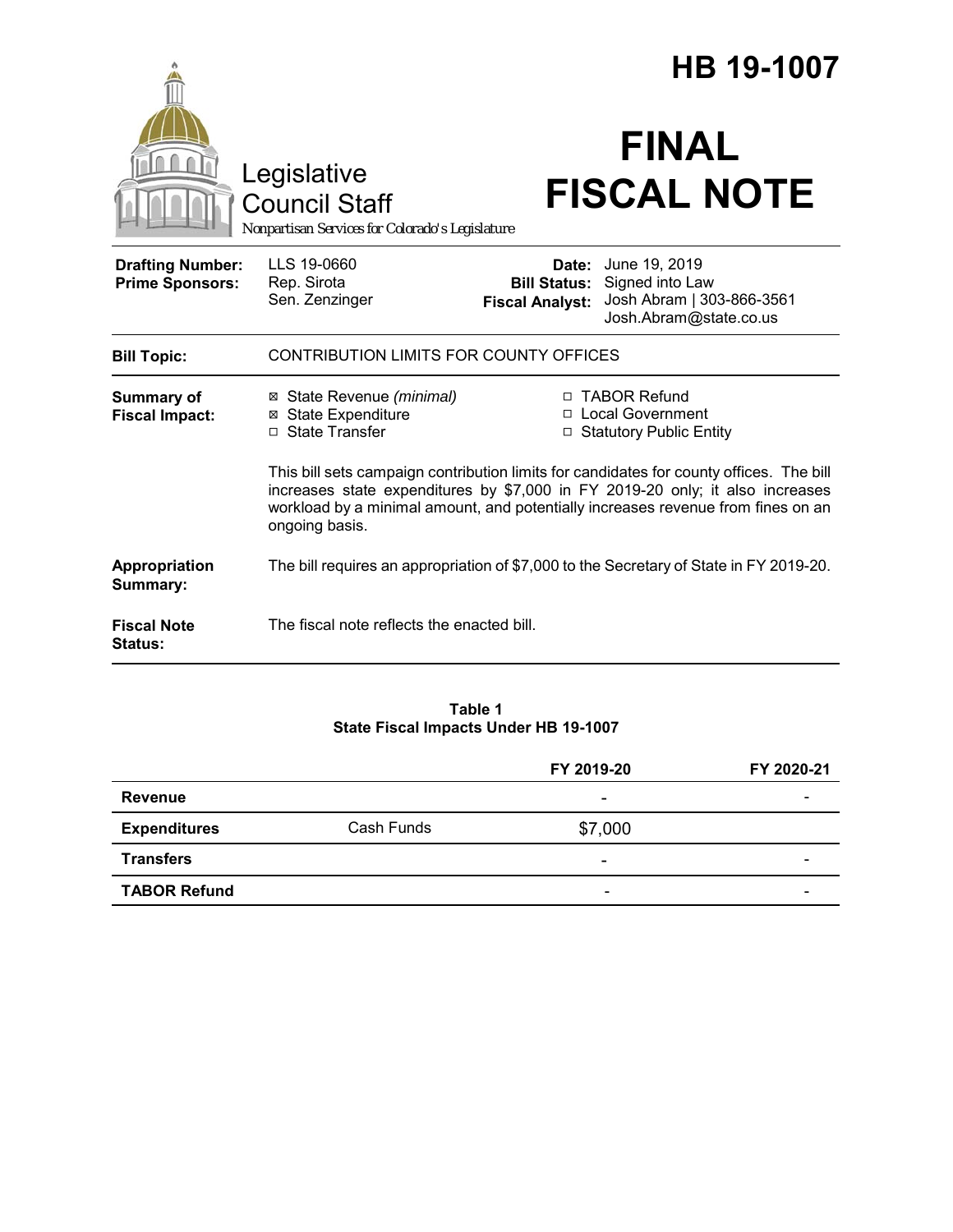June 19, 2019

# **Summary**

This bill establishes contribution limits and disclosure requirements for candidates for county offices. The maximum contribution that a candidate or candidate committee for a county office can accept for either the primary or general election are as follows:

- \$1,250 from any person;
- \$12,500 from a small donor committee; and
- \$22,125 from a political party.

These contribution limits must be adjusted for inflation every four years by the Department of State.

### **Background**

County offices include county commissioner, county clerk and recorder, sheriff, coroner, treasurer, assessor, and surveyor. Disclosures by candidates for county offices are filed with the Department of State.

#### **State Revenue**

Beginning in FY 2019-20, this bill potentially increases fine revenue to the Department of State Cash Fund from county office campaigns that fail to correctly file campaign finance disclosures, or for other violations of contribution limits and disclosure requirements. This analysis assumes a high level of compliance and a small amount of fines imposed, if any. For this reason, fine revenue is expected to be minimal. Fine revenue to the Department of State is subject to the TABOR constitutional revenue limit.

#### **State Expenditures**

For FY 2019-20 only, this bill increases Department of State Cash Fund expenditures by \$7,000. These funds are needed for programming changes to the online campaign finance system, TRACER, which permits candidate disclosures and contribution auditing. This work is performed by a vendor under contract with the department.

Violations of campaign contribution limits or disclosure requirements can result in complaints being filed with the Department of State, and cases being referred to administrative law judges (ALJs) in the Department of Personnel and Administration. This analysis assumes that any increase in complaints and ALJ referrals will be minimal and can be handled within existing appropriations.

### **Effective Date**

The bill was signed into law by the Governor on April 12, 2019, and takes effect August 2, 2019, assuming no referendum petition is filed. It applies to the portion of any election cycle or calendar year remaining as of the effective date, and for any election commencing after that date, whichever is applicable.